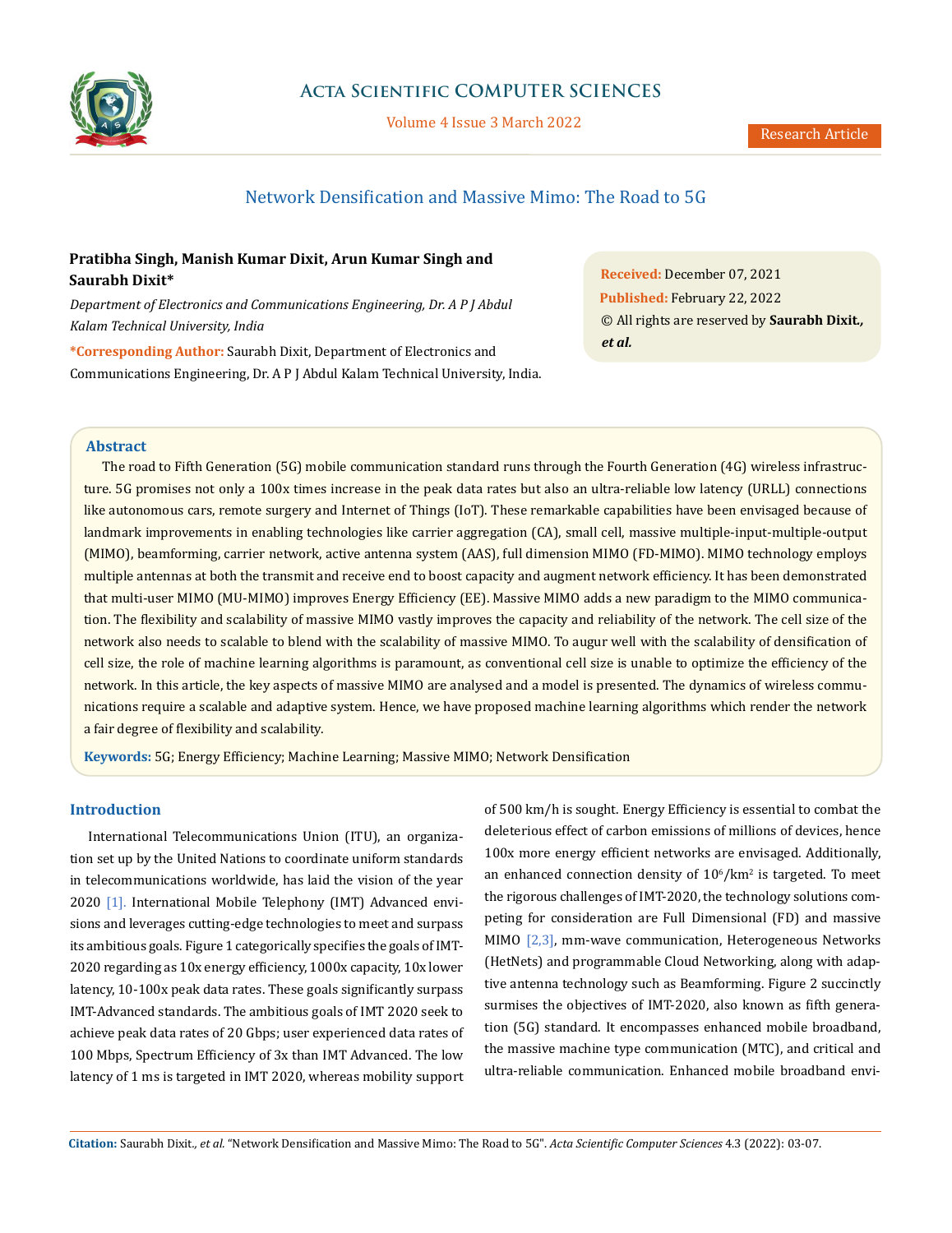sions servicing subscribers and businesses where high data-rate and low latency communications are needed. 5G promises to go far beyond fourth generation (4G) to provide more uniform connectivity and bandwidth over a wide area. Massive machine type communication, also known as the Massive Internet of Things (IoT), requires ubiquitous connectivity for hundreds of thousands of low software and hardware complexity devices. This applies to building automation, smart agriculture and fleet management. Critical MTC and ultra-reliable low latency communications (URLLC) entails the requirement for low latency monitoring and control in real time. This perceives situations such as control systems in a factory environment.

Multiple-input-multiple-output (MIMO) is a key technology for augmenting capacity and data rates. MIMO exploits space diversity to improve link reliability as well as boost capacity. In conventional point-to-point MIMO, each user communicates on multiple channels. However, as compared to point-to-point MIMO, multi-user (MU) MIMO has been proven to provide multiplexing gain [4]. MU-MIMO exploits space division multiple access (SDMA) and user diversity amongst multiple users. However, in MU-MIMO, a major challenge is to combat the co-channel interference of other users. Block diagonalization and successive approximation are the two techniques employed to negate the effect of user interference. FD MIMO and massive MIMO are the cutting-edge technology, which is being leveraged for sub-6 GHz physical layer [5]. The basic premise is to use large antenna arrays at base stations to simultaneously serve many autonomous terminals. Massive MIMO exploits rich scattering environment to achieve high capacity and negate the effects of user interference. Massive MIMO blends the merits of MU-MIMO by enhancing spatial multiplexing, and that of adaptive antenna beam-forming by improving Energy Efficiency (EE) [6-8]. In sharp contrast to MU-MIMO which offers a sublime trade-off between Spectral and Energy Efficiency, massive MIMO [9-11].

#### **System model**

Combines the advantages of spectral and energy efficiency. The mathematical model presented in the next section validates the contention that massive MIMO behaves like a flat fading single input single output (SISO) channel, after being subjected to efficient digital processing.

In an MU-MIMO system model, user diversity is exploited to make use of SDMA. Hence capacity is boosted as compared to



**Figure 1:** Challenges and goals in IMT-2020 5G.



**Figure 2:** Three Pillars of 5G.





**Citation:** Saurabh Dixit*., et al.* "Network Densification and Massive Mimo: The Road to 5G". *Acta Scientific Computer Sciences* 4.3 (2022): 03-07.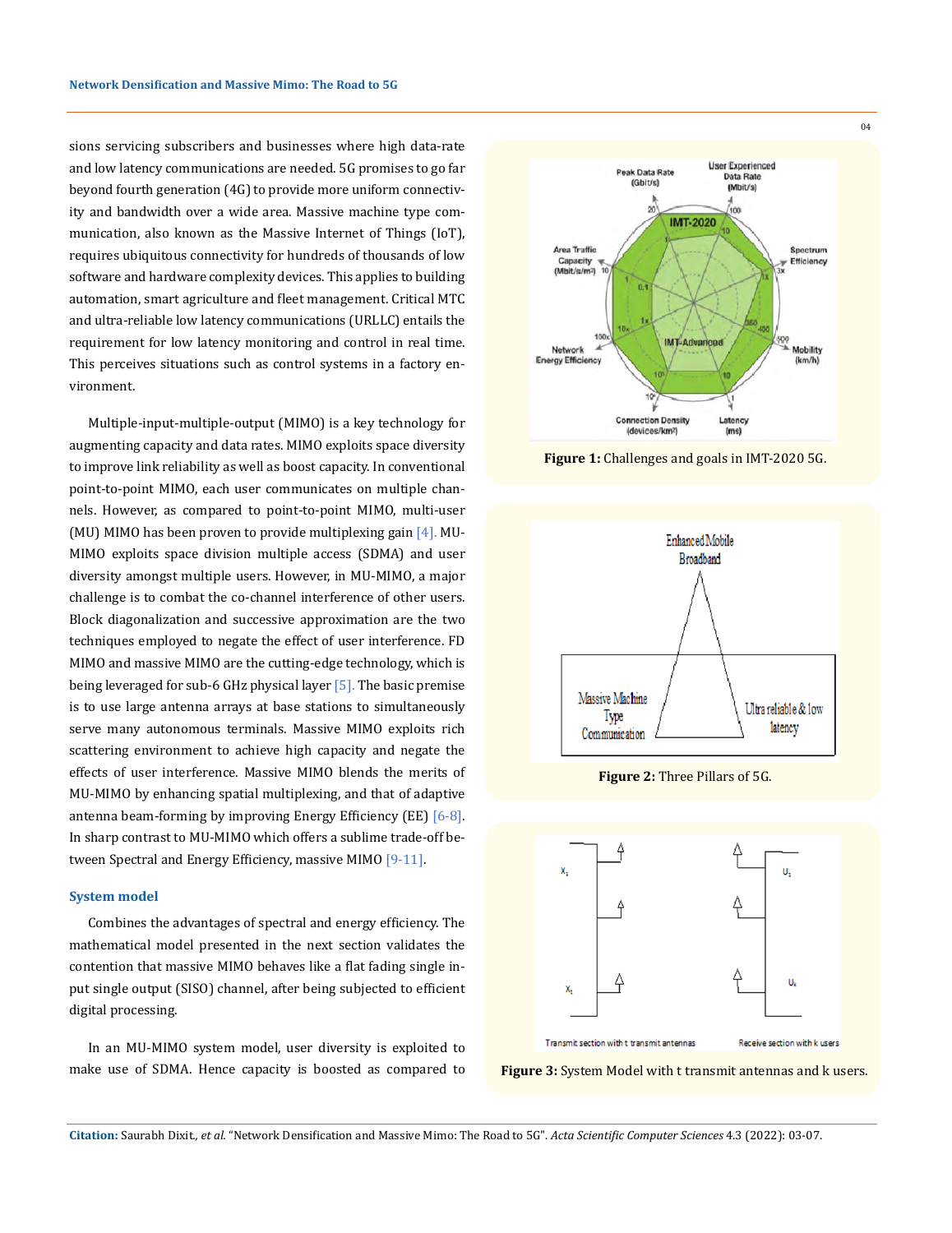point-to-point conventional MIMO. For each user, specific information is directed. Figure 3 represents an MU-MIMO system model with t number of users at the transmit end. At the receiver, there are k number of users. To garner the advantage of MU-MIMO, multiuser interference (MUI) must be nullified. This can be achieved by using a precoder matrix at the transmit end to combat MUI. The following mathematical model demonstrates the effect of precoding the transmit vectors to nullify the effect of MUI.

#### **The mathematical model**

The Wireless Channel is characterized by the following equations:

| $y = hx + n$                    | (1) |
|---------------------------------|-----|
| $h = x + jy = ae^{j\phi}$       | (2) |
| $E{h 2} = E{x^2 + y^2} = 1$ (3) |     |

In  $(1)$ , y is the receive vector, h is the fading coefficient, x is the transmit vector, n is Additive white Gaussian noise (AWGN), where white implies that auto-correlation is an impulse. The fading coefficient h, is characterized by (2), with separate real and imaginary parts. Here x and y are independent and identically distributed (iid) with zero mean complex symmetric complex Gaussian (ZMC-SCG). (3) represents the power of the channel where E(.) is the expectation operator. The power of the channel is unity for iid and ZMCSCG channel.

$$
\bar{y} = H\bar{x} + \bar{n} \tag{4}
$$

Here  $\overline{y}$  is r ×1 receive vector, is the r × t channel matrix, is the  $t \times 1$  transmit vector, is the  $r \times 1$  noise vector. In the above model, the system of equations exist which do not have a unique solution. Hence an approximation error with any possible solution needs to be estimated. It is accomplished as:

$$
e = y - Hx \tag{5}
$$

 $min||e||^2 = min||y - Hx||^2$ 

The estimate which minimizes the error is known as Least Squares solution. This is given as

$$
\widehat{\mathbf{x}} = (\mathbf{H}^{\mathrm{T}})^{-1} \mathbf{H}^{\mathrm{T}} \mathbf{y} \qquad (6)
$$

05

(6) is known as the Zero Forcing (ZF) Receiver. However, in a ZF receiver, there is a precondition that the inverse of the channel must exist. There is ambiguity if the inverse of the channel does not exist. To obliterate this effect, Linear Minimum Mean Squared Error (LMMSE) receiver is designed. It multiplies the ZF receiver by the transpose of the channel matrix and receive vector , hence the estimate is given as:

$$
\widehat{\mathbf{x}} = \mathbf{R}_{\mathbf{x}\mathbf{x}} \mathbf{R}_{\mathbf{y}\mathbf{y}}^{-1} \mathbf{y} \tag{7}
$$

In (7), there can be a special case of signal-to-noise-ratio (SNR) being too high and too low. is the noise power, I is the identity matrix,  $P_d$  is the SNR. If SNR is too high (SNR>>1), then LMMSE behaves as a ZF receiver. If SNR is too low(SNR<<1), then LMMSE behaves as matched filter. This property is used in conjugate beamforming in massive MIMO. Table 1 summarizes the key features of ZF, Maximal Ratio Combining (MRC) and matched filter receiver. As implied, the matched filter has very low complexity and operates at very low SNR, hence a massive MIMO model can be operated at a very low SNR to obtain the features of matched filter.

| 7F                                                                 | <b>MRC</b>                           | <b>Matched Filter</b>                                    |
|--------------------------------------------------------------------|--------------------------------------|----------------------------------------------------------|
| Forces the error<br>to be zero                                     | Maximizes the SNR<br>at the receiver | At low SNR,<br>provides an<br>accurate error<br>estimate |
| Involves inverse<br>of the matrix.<br>computationally<br>intensive | Involves conjugate of<br>the matrix  | Has very low<br>complexity                               |

**Table 1:** Comparison of three receivers.

Multi-user MIMO Model exploits SDMA in the downlink, a challenge is to combat the co-channel interference of other users. The model is represented as:

$$
\begin{bmatrix} y_1 \\ \vdots \\ y_k \end{bmatrix} = \begin{pmatrix} h_{11} & \cdots & h_{1t} \\ \vdots & \ddots & \vdots \\ h_{k1} & \cdots & h_{kt} \end{pmatrix} \begin{bmatrix} x_1 \\ \vdots \\ x_t \end{bmatrix} + \begin{bmatrix} n_1 \\ \vdots \\ n_k \end{bmatrix}
$$
 (8)

Let t be the transmit antennas and k be the number of users. A precoder matrix is introduced by signal processing

$$
P[\bar{y}] = H\bar{x}_k + \bar{n}_k \tag{9}
$$

**Citation:** Saurabh Dixit*., et al.* "Network Densification and Massive Mimo: The Road to 5G". *Acta Scientific Computer Sciences* 4.3 (2022): 03-07.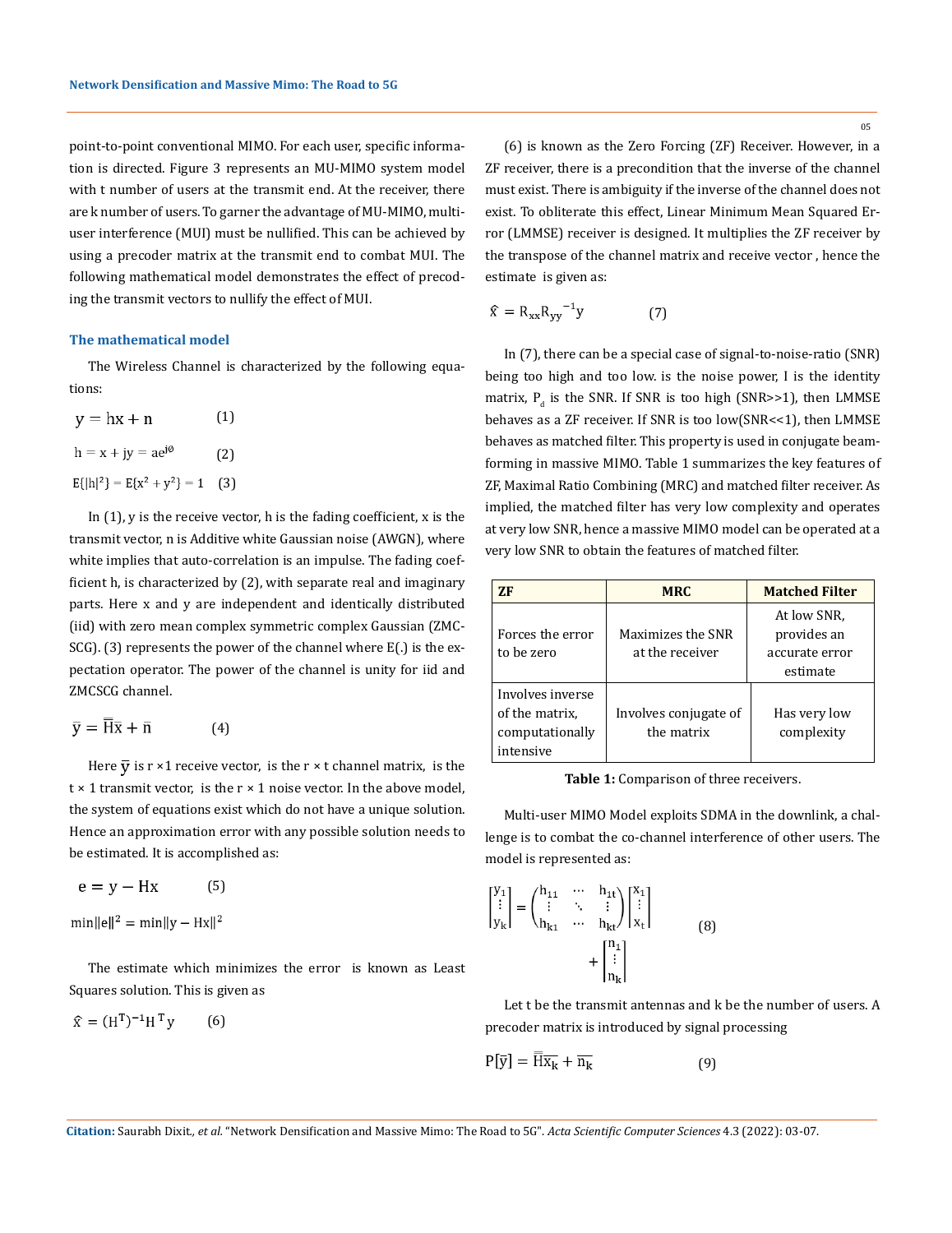Here P is a precoding matrix, An assumption is made as:

$$
\bar{\mathbf{x}} = \mathbf{P}\overline{\mathbf{V}} \tag{10}
$$

Here

$$
\begin{bmatrix} x_1 \\ \vdots \\ x_t \end{bmatrix} = \begin{pmatrix} p_{11} & \cdots & p_{1k} \\ \vdots & \ddots & \vdots \\ p_{k1} & \cdots & p_{kt} \end{pmatrix} \begin{bmatrix} v_1 \\ \vdots \\ v_k \end{bmatrix}
$$

By solving the above system of equations, the following expressions are obtained:

$$
x_1 = p_{11}v_1 + p_{12}v_2 + \cdots p_{1k}v_k
$$
  
 
$$
\vdots
$$
  
 
$$
x_t = p_{t1}v_1 + p_{t2}v_2 + \cdots p_{tk}v_k
$$

By observing the above expressions, all the terms excluding the first terms are contributing to interference. Precoding or preprocessing can accomplish an interference-free MU-MIMO system Using (10) in (9), the result obtained is

$$
\bar{y} = HP\bar{v} + \bar{n}
$$
  
=HP(\bar{v}) + \bar{n} \t(11)

In (11), if  $HP = I$  where I is an identity matrix, then the MU-MIMO model will reduce to

$$
\overline{y} = \overline{v} + \overline{n} \tag{12}
$$

Here (12) represents a flat fading SISO channel. The precoder matrix is given as:

$$
P = HH (HHH)-1
$$
 (13)

In (13) P is the right inverse of H, and is known as Zero forcing precoder. For the case of MMSE,

$$
P = H^{H} \left( H H^{H} + \frac{I}{SNR} \right)^{-1}
$$
 (14)

Here  $SNR = \frac{P_d}{\sigma^2}$ . P is known as the MMSE precoder, For the case of low SNR, it will represent a matched filter.

$$
P = H^H \overline{v}
$$
 (15)

(15) is known as the conjugate beamforming used for massive MIMO. Fig. 4 illustrates the sum rate performance of ZF and MRC receiver in a massive MIMO environment. The number of users are assumed to be 10, while the number of base stations vary from 20 to 400. It is observed that the inter cell inference is reduced in ZF receiver as compared to MRC receiver.



## **Conclusion**

The inability of conventional technology to deliver the spectral efficiencies that 5G applications demand, has been the pivotal cause of invention of new technologies. With the blend of massive MIMO with low-complexity RF and baseband circuits, foundation of the new technology is firmly laid down. are calling for. In this article, the authors have proposed a mathematical model which is computationally inexpensive precoding algorithms, taking the form of conjugate beamforming or matched filter. It considerably reduces the complexity of the channel estimation. Further, massive MIMO gels well with single-carrier transmission and OFDM.

## **Bibliography**

- 1. [www.itu.int](http://www.itu.int)
- 2. Prabhu H., *et al*. "A 60 pJ/b 300 Mb/s 128× 8 Massive MIMO Precoder-Detector in 28 nm FD-SOI". International Solid-State Circuits Conference (ISSCC), San Francisco (CA) USA, February (2017).

**Citation:** Saurabh Dixit*., et al.* "Network Densification and Massive Mimo: The Road to 5G". *Acta Scientific Computer Sciences* 4.3 (2022): 03-07.

06